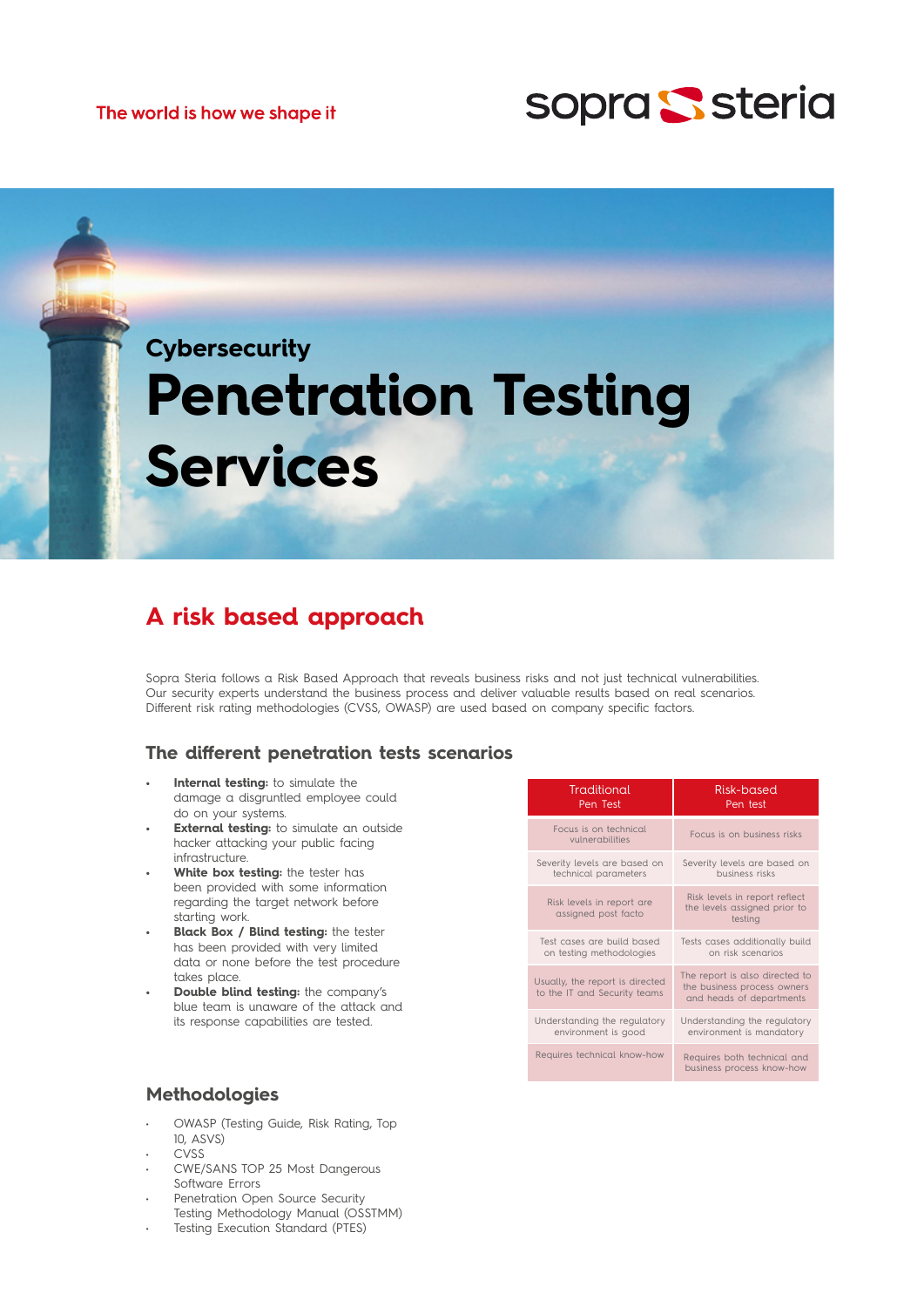## **Penetration Testing**

Sopra Steria takes the time to understand your business needs and think like a real attacker. This allows us to gain a **holistic business overview**, as well as a **technical** point of view. We will first identify the weakest link that may cause a severe impact to the organization, and then escalate to gain privileged access to information or systems.

Our services are based on a hybrid approach composed of **automated** and **manual tests**. Tests will be conducted in a controlled and **safe manner**. For successful exploited vulnerabilities, our penetration testing experts will attempt further actions to increase their presence and gain elevated privileges.

#### **Web Applications**

Web services and APIs that may be used to store and access critical business information are assessed with the goal to identify and exploit vulnerabilities and gain access to sensitive data. **Mobile Applications**

Access to your mobile applications to identify and exploit vulnerabilities related to mobile computing environments. **Network & Infrastructure**

Assessment of your internal or external infrastructure and the ability to withstand attacks. Our penetration experts will attempt to break into your infrastructure by exploiting vulnerabilities, as well as end-user security policies.

#### **Wireless Networks**

Wireless penetration testing includes identifying and exploiting vulnerabilities in the access points that may result further access to the company's internal network.

**Preparation** 

**& OSINT Mapping**

**Vulnerability Analysis & Threat Modeling**

**Exploitation Analysis and Reporting Retesting**

## **Vulnerability Management**

Vulnerability Assessments is a good starting point for organizations who are aware their security posture needs improvement.

Issues are categorized based on criticality. **We will first identify the most serious vulnerabilities** and recommend mitigation actions.

Minimization or decrease of business cyber risks depends on many factors such as technical and business impact and the likelihood of an event. As an added value, Sopra Steria security experts will **analyze** and **consult** your organization on current **vulnerabilities** and recommend **solutions** to decrease your risks.

## **Social Engineering**

Evaluation of your employees' preparedness to identify and respond to Social Engineering attacks. Sopra Steria uses real-world use-cases and scenarios (e.g. advance reconnaissance, phishing, vphishing, etc.) to launch effective social engineering campaigns.

- Email Phishing with Website Mirroring
- Email Phishing with Attachments
- Email Phishing with Hyperlinks
- Email Phishing with File Download
- USB Drop
- Voice Phishing (Vishing)
- Staff Impersonation & Physical Security **Controls**

#### **NETWORK MANIPULATION & EXPLOITATION**

VLAN Hopping attacks

Man-In-The-Middle attacks

Routing attacks

#### **PRIVILEGE ESCALATION**

Race conditions

Kernel attacks

Local exploit of high-privilieged programs or services

#### **SERVICE-SIDE EXPLOITATION**

Remote code execution

Buffer overflow

Code Injection

Web Application exploitation (XSS, SQLi, XXE, CSRF, LFI, RFI, and more)

#### **IDENTITY & AUTHENTIFICATION WEAKNESS EXPLOITATION**

Default usernames and passwords Weak and guessable user credentials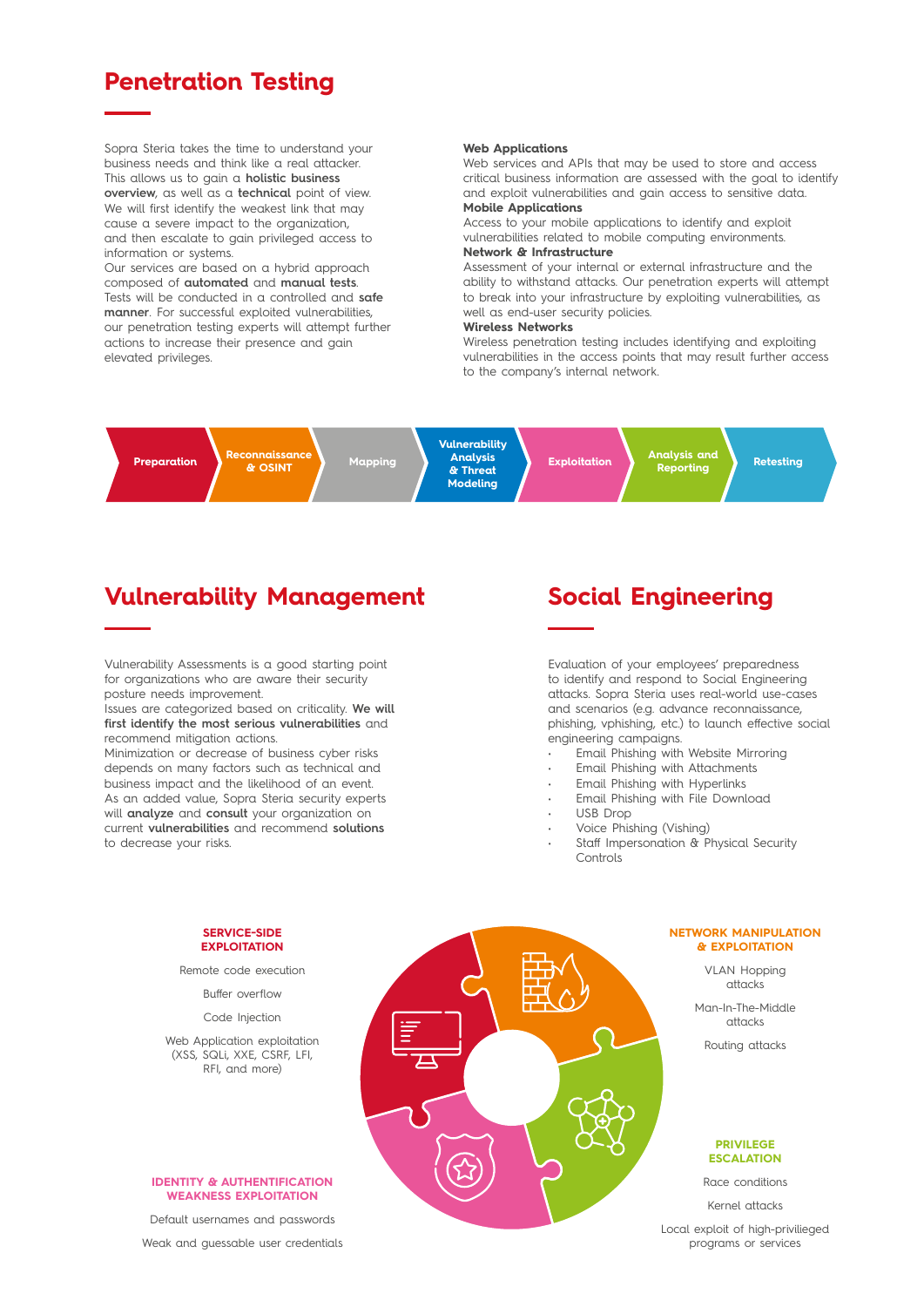# **Red Teaming**

Red Teaming is a full-scope, multi-layered attack simulation designed to measure how well your People, Processes and Technology controls, withstand an attack from a real-life adversary.



#### RFI, and more) RFI, and more)

Before engaging in any activity it is essential to assess the company's current and scope of meeds and scope of the actions that will be undertaken. Limitations and changes and the user candidates legal boundaries and prohibited actions must be determined.



#### **Preparation Execution Execution Analysis and Preparation Preparation**<br>Preparation **Belling in the Execution Preparation Execution Analysis and Preparation Execution Analysis and**

Execution consists of: • Reconnaissance

- **Exploitation Privilege**
- **Escalation**
- Lateral Movements
- **Establishing** Persistence Command and
- Control (C&C) **Operational** Impact.



All findings will be documented in a final report based on scoring from international security standards presenting the business risk. The identified vulnerabilities will be evaluated. Tailor-made recommendations and remediation actions will be proposed. They will be prioritized

**Reporting Reporting Reporting Reporting**

according to the associated risk.

The final report will be discussed with the Organizations' Security Team. The report will include a comprehensive executive summary of the executed Red Teaming actions. All detailed results with respective evidence and proof of concept will be included.



Red teaming is offensively oriented, but it is also a great tool to improve overall security posture, both technical and organizational. a workshop with all necessary representatives will be organized at the end of the engagement.

> The workshop's main objective is to:

- Present all actions performed by the red team.
- Describe actions undetected by blue team.
- Find what detection mechanisms and procedures failed and why.
- Create lessons learned and improvement actions.

## **Sopra Steria as a TIBER Provider**

Sopra Steria using a combination of all mentioned services and extensive knowledge from large scale IT projects offers Threat Intelligent and Red Teaming Services as described on TIBER-BE with the highest international security standards.